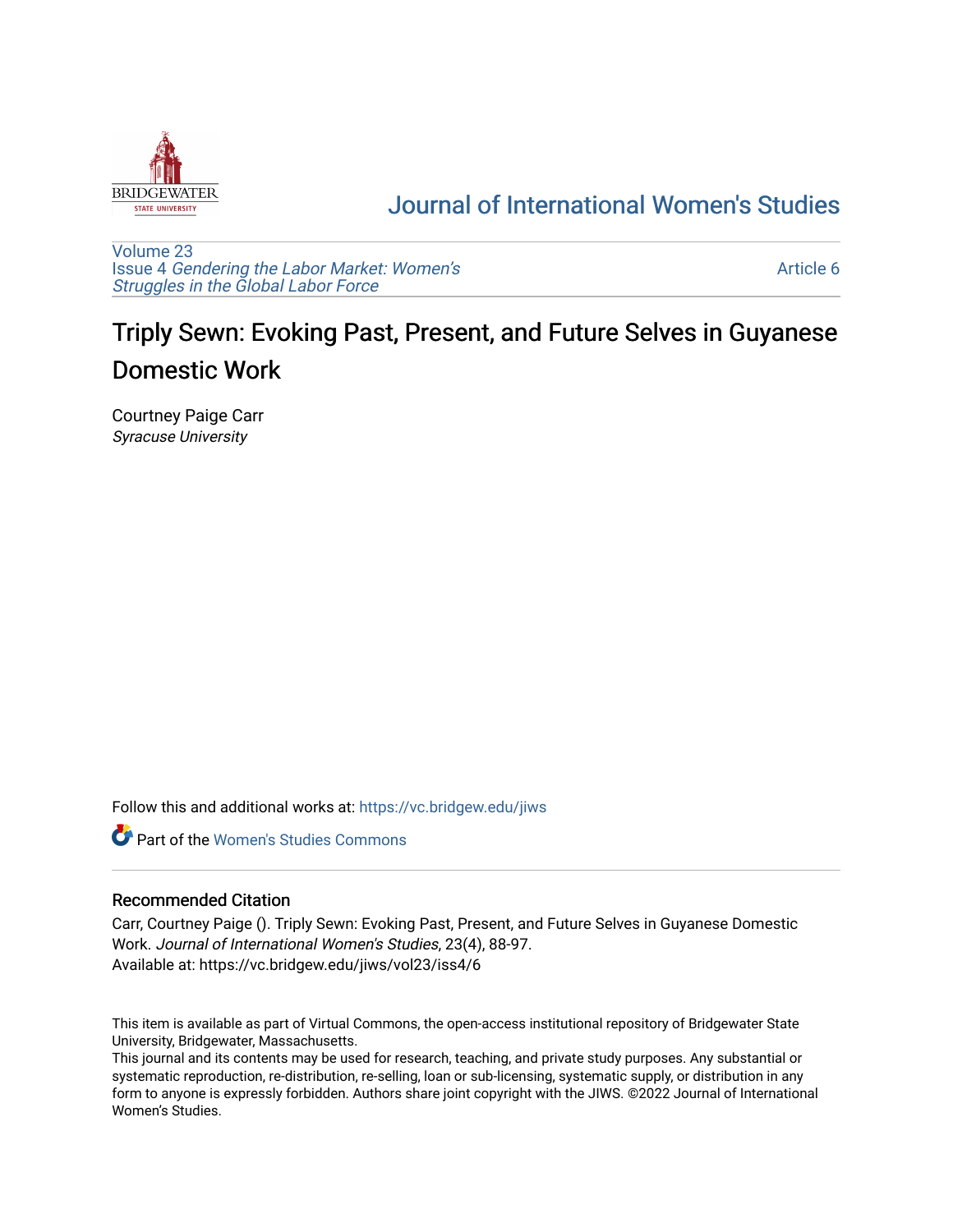## **Triply Sewn: Evoking Past, Present, and Future Selves in Guyanese Domestic Work**

Courtney Paige Carr *Syracuse University*

## **Recommended Citation**

Carr, C. P. (2021). Triply Sewn: Evoking Past, Present, and Future Selves in Guyanese Domestic Work. *Journal of International Women's Studies*, xx(xx), xxx. Available at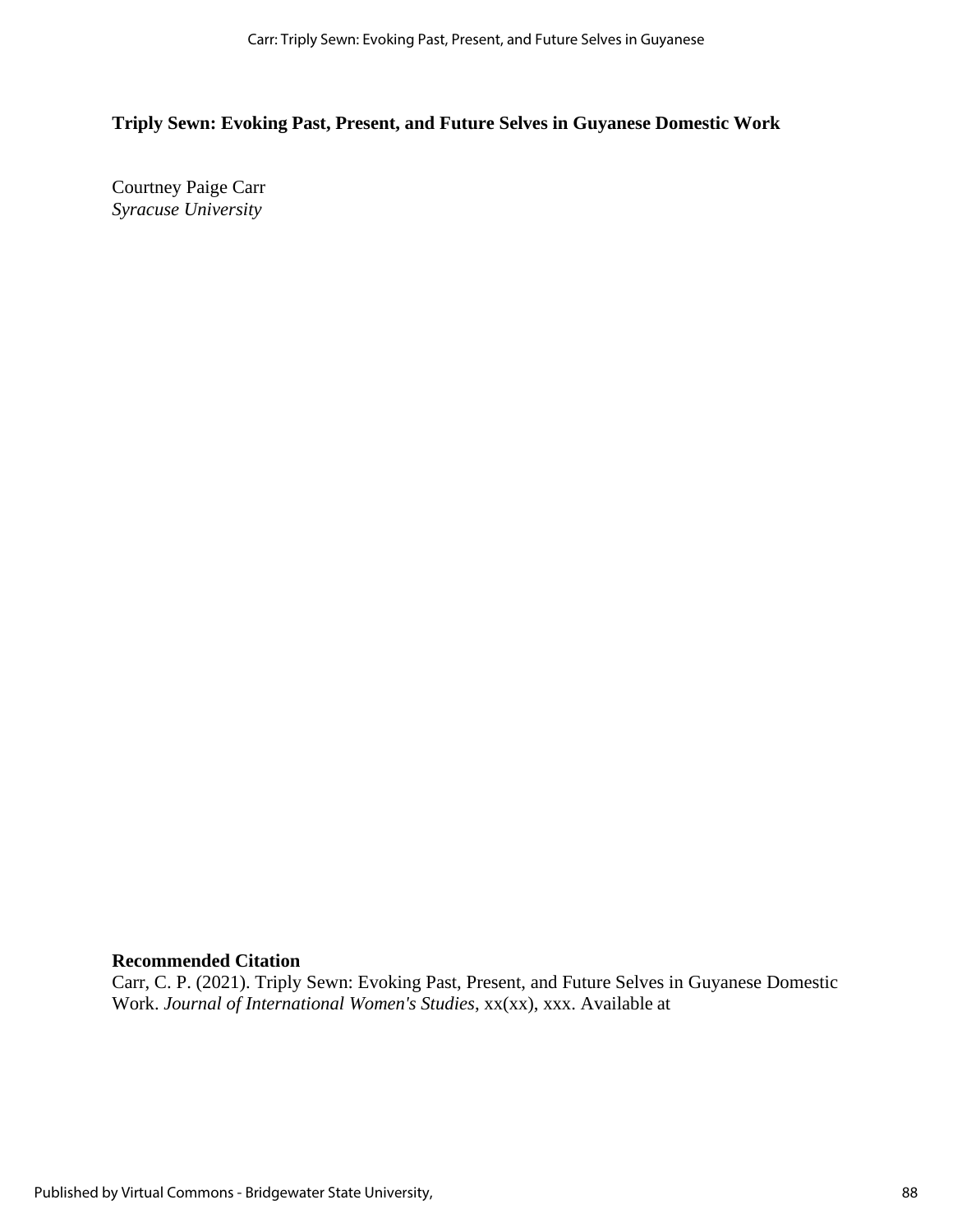## **Triply Sewn: Evoking Past, Present, and Future Selves in Guyanese Domestic Work** Courtney Paige Carr<sup>1</sup>

#### **Abstract**

In this article, I seek to illuminate how domestic work reveals elements of past, present, and future selves through an analysis of an interview I conducted with my mother<sup>2</sup> about her experiences as a domestic worker in New York. My mother's origins in Guyana are important as they illuminate the locational impacts of an economy impacted by the feminization of its proletariat and the emergence of neo-liberalization. In order to capture my mother's existence as a historical being amidst an ever-evolving economy, oral narratives were methodologically employed*.* An examination of her past self within the oral history serves as a mechanism to track the migratory implications of a transforming economy and her positionality in it. The articulation of my mother's present voice underscores how my mother remains furnished in her identity and relegates agency to herself in the process of recounting. Future imaginations of self from the interview elucidate the fallacy of the American dream and its nightmarish reality for many immigrants and their intersectional bodies and identities. The cumulative conjunction of my mother's past, present, and future selves parallel the tripled conceptualizations of women of color as jeopardized by their race, gender, and class. Therefore, by positing my mother's narrative formulations as 'triply sewn,' the feminization of the proletariat is metaphorically reconfigured, and the ways in which the domestic worker's bodily reality transcends space and time through its multigenerational stitching is elucidated.

*Keywords:* Narrative, oral history, her-story, temporal appraisal theory

#### **Introduction**

Caribbean migration from countries such as Guyana has contributed significantly to the devalued labor supply of domestic workers throughout the United States, particularly in metropolitan areas such as New York City. My mother's migratory journey from Guyana to the United States in the late 1980s encapsulates a deliberate socioeconomic relegation cast onto her immigrant body. In the late 1980s, during her time of migration, a reported 10,000 Guyanese migrated each year, even prompting the government to put a temporary ban on public servants, fearing the repercussions of migratory brain drain (Roopnarine, 200: 17). For the working-class women of color who still migrated, they faced the 'triple jeopardy' of cyclical poverty as they were consigned to a devalued position in the Global North's labor queue.

Guyanese working-class women's devalued positionalities in the Global North's labor queue are symptomatic of neoliberal capitalism's historicized presence*.* Due to dependent integration on the world capitalist system, periods of prosperity and depression caused by the business cycles of the metropolitan countries affected Guyanese people, whether or not they were aware of this external influence (Rodney, 1981: 19). Economic dependence, rooted in Guyana's

<sup>1</sup> Courtney Carr received a BA in Africana Studies cum laude from Cornell University in May 2018. Her research interests include nongovernmental organization discourse; African feminism; and narrative constructions of women affected by female genital cutting. E-mail: [cpcarr@syr.edu.](mailto:cpcarr@syr.edu)

<sup>&</sup>lt;sup>2</sup> My mother's name has been removed from interview excerpts to protect her anonymity.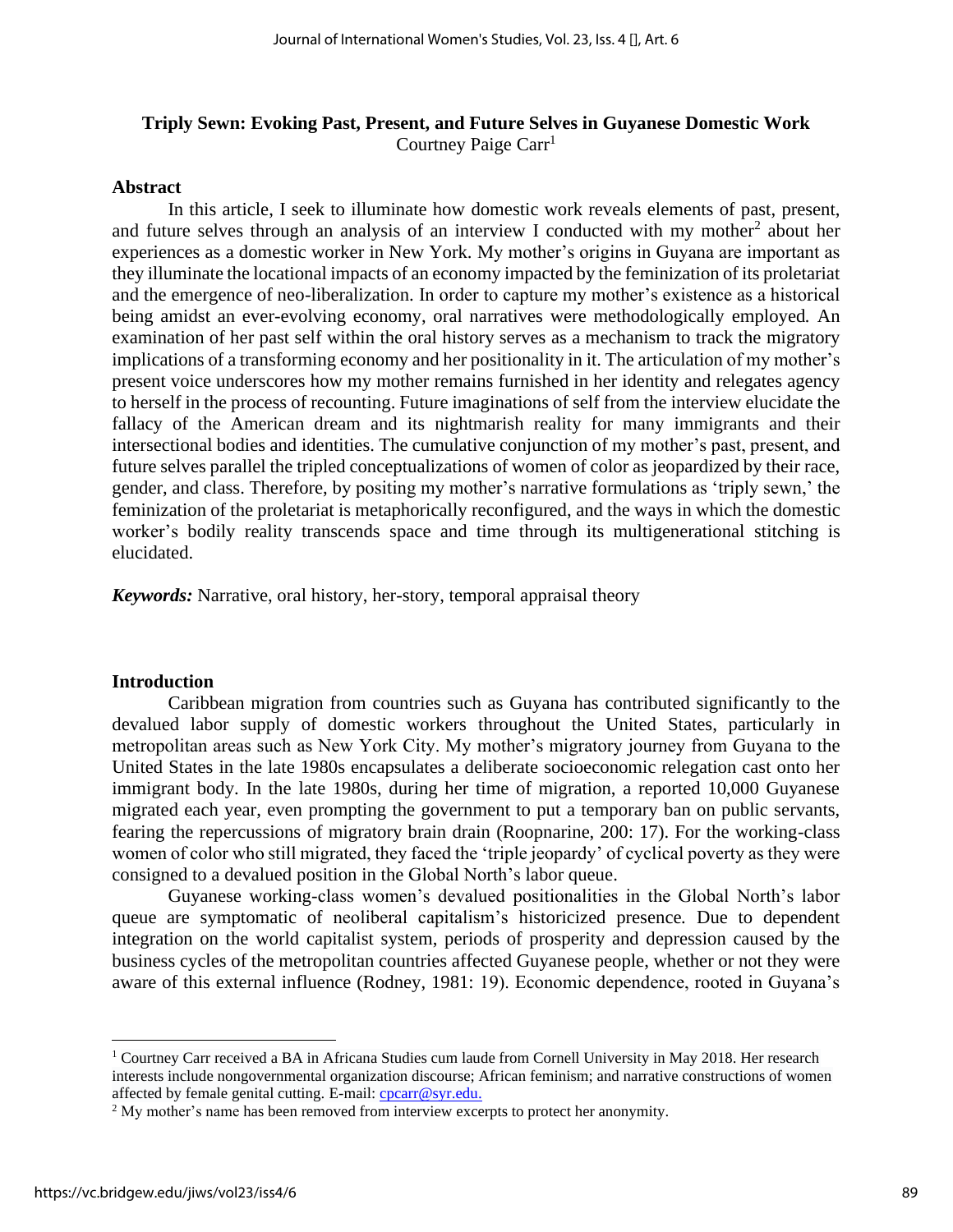colonial relations with the Global North, advanced the ebb and flow of migratory patterns and repositioned my mother's body right into the invisible hands of neoliberalism.

The period of prosperity and depression marked by the ebb and flow of economic dependency had far-reaching implications on poverty rates in Guyana. In 1989- two years after my mother's migration to the U.S.- Guyana became the begging bowl of the Caribbean, with 87 percent of the population living in poverty and a gross national product over 600 percent, making it the poorest country in the Western hemisphere (Roopnarine, 2001:19). Guyana was constructed to be the begging bowl of the Caribbean because of how their bowl was emptied by exploitative neoliberal entities, such as the International Monetary Fund (IMF) and the World Bank, that obstructed its extractive practices with cloaks of invisibility.

Monetary support from institutions such as the IMF began in the late 1980s – which chronologically aligns with when my mother emigrated – and put developing countries like Guyana into worsened fiscal debt. "Guyana signed an IMF agreement in 1990 and was slated to receive \$7 million in food aid and \$1 million from the US in structural adjustment support funds in the US fiscal year 1991" (McAfee, 1991: 51). Structural adjustment deals operated on the fallacious notion of economic salvation for impoverished regions with insufficient transparency about the role countries in the Global North played in furnishing that poverty.

As the Global North poured support funds to the Global South, which catapulted them to be international saviors, they were fabricating a commoditized economy from which they could garner extractive labor. IMF-required currency devaluations were pushed in Caribbean nations to offer the region's cheapest labor and lowest commodity prices (McAfee, 1991: 177). The IMF is driven by its neoliberal sentiments, in which everything is commodifiable for surplus-value. A feminized proletariat, which domestic workers are situated within, act as viable sites of surplus labor extraction in a neoliberal economic schema.

#### **Stitching Domestic Work**

Grace Chang describes the irony of immigrant women being depicted as disposable in her book *Disposable Domestics: Immigrant Women Workers in the Global Economy*. Although they provide society with its most important care services, they are treated as invisible or at best disposable (Chang, 2000: 204). The presupposed disposability of immigrants and women of color workers is further concretized through the illustration of nanny diaper maintenance. Middle-class women are often credited for their profound environmental preservation when they use cloth diapers, even though it is immigrants and women of color who are doing the real work behind the scenes to ensure the cloth diapers are being maintained (Chang, 2000: 34). This demonstrates the invisible and dehumanizing work that working-class immigrant women of color perform behind the scenes that get taken for granted in the homes that they occupy and beyond.

The taken-for-grantedness of working-class women of color's labor is a byproduct of neoliberalism's universal commoditizing. Within the neoliberal state, elements that are not actually commodities, such as sexuality, culture, history, heritage, and nature, become commodifiable (Harvey, 2005: 166). Therefore, although women's bodies were never produced for the purpose of monopoly extraction, they become socioeconomic entities that can be expended and disposed of. This disposability is amplified as working-class women of color's bodies become 'sex-typed' in the labor economy. When the proletariat becomes feminized, a disproportionate female workforce in poorer countries that had largely remained outside the industrial economy becomes mobilized (Sassen, 1998: 84). As IMF policies emerged and poverty became heightened, the proletariat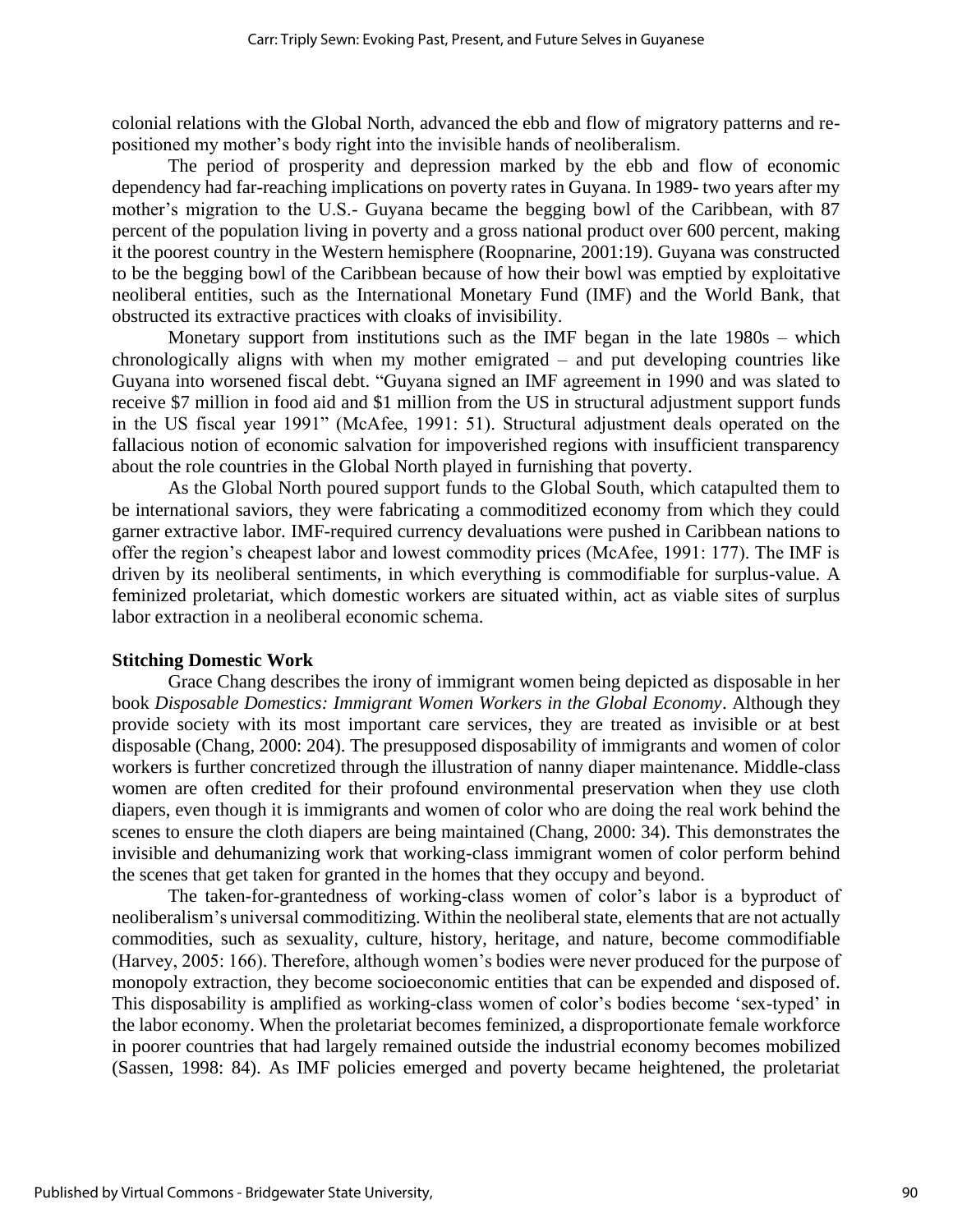became further feminized to expand the labor pool, and my mother's body was still circuitously entangled in this interwoven labor pool even from miles away in the United States.

The ways in which my mother's proletarianized body was entangled is demonstrated through the hierarchical exploitation dynamics with African American and Caribbean immigrant women in the capitalist hierarchy. Mary C. Waters portrays these socioeconomic shifts in *Black Identities: West Indian Immigrant Dream and American Realities* as niche formation and succession, where she exemplifies how African American women were frozen out of entry-level jobs, while immigrant bodies began to concentrate exploitable sectors of the economy, such as in the service economy (Waters, 1999: 108). Although African American women who existed in the service economy climbed to higher spheres of employment, their subjugation was maintained through discriminatory hiring practices, while contrastingly immigrant women's bodies became sites of super-exploitation.

#### **My mother's her-story**

An oral history based on a semi-structured interview with my mother was methodologically employed to illustrate how Guyanese immigrant women's bodies have been rendered disposable and how my mother persevered nonetheless in a neoliberal economy that relegated her to be commodifiable. The analysis of my mother's interview will serve as a case study to prove how Guyana has been cycled into neoliberalism through its involvement in structural adjustment programs, which marginalized people by orbiting them into poverty. The resulting poverty whirled women's migratory bodies into devalued labor positions at home and abroad. The materiality of my mother's oral history will unearth subjugated knowledge to generate in-depth knowledge about the participant from their perspective (Leavy, 2011: 4). The transcription of my mother's vocalizations is also evocative of historical materialism because my mom's existence as a living individual will encapsulate a consciousness that belongs to her (Marx and Engles, 1972: 23). The experiences mapped onto my mother's body as a working-class immigrant woman of color provides a unique perspective and consciousness that historicizes Guyanese domestic work in the 1980s.

In the process of reiterating her experiences to me, my mom unearthed the potential of liberation from her stitched past as a domestic worker. Storytelling is an avenue through which a person can express herself in her own terms and reconstruct her life/her-story in the act of telling (Dossa, 2009). By recounting her own story on her own terms, it is ensured that dominating structures do not have the capacity to continue to replicate subjectivized narratives that reinforce a slated power dynamic and gaze. Through the enactment of telling her story and seeing its transcription come to fruition, my mother is staking her experiential past in the present and dictating its continuity in the future. Within this transcension of time and space, she is not only speaking for her place in the world, but she is also *making* one's own place and erecting one's own narrative (Boehmer, 2005). Although her positionality as a domestic worker rendered her as disposable, she continued to carved space for herself in the moments of spatial and cognitive confinement.

The following responses featured below are excerpts from the interviews conducted with my mom, including the first question, which asks why my mother emigrated from Guyana, to which she replied:

In Guyana, back then, New York was the glam… You heard about America and New York, and it just seems like, a land with milk and honey…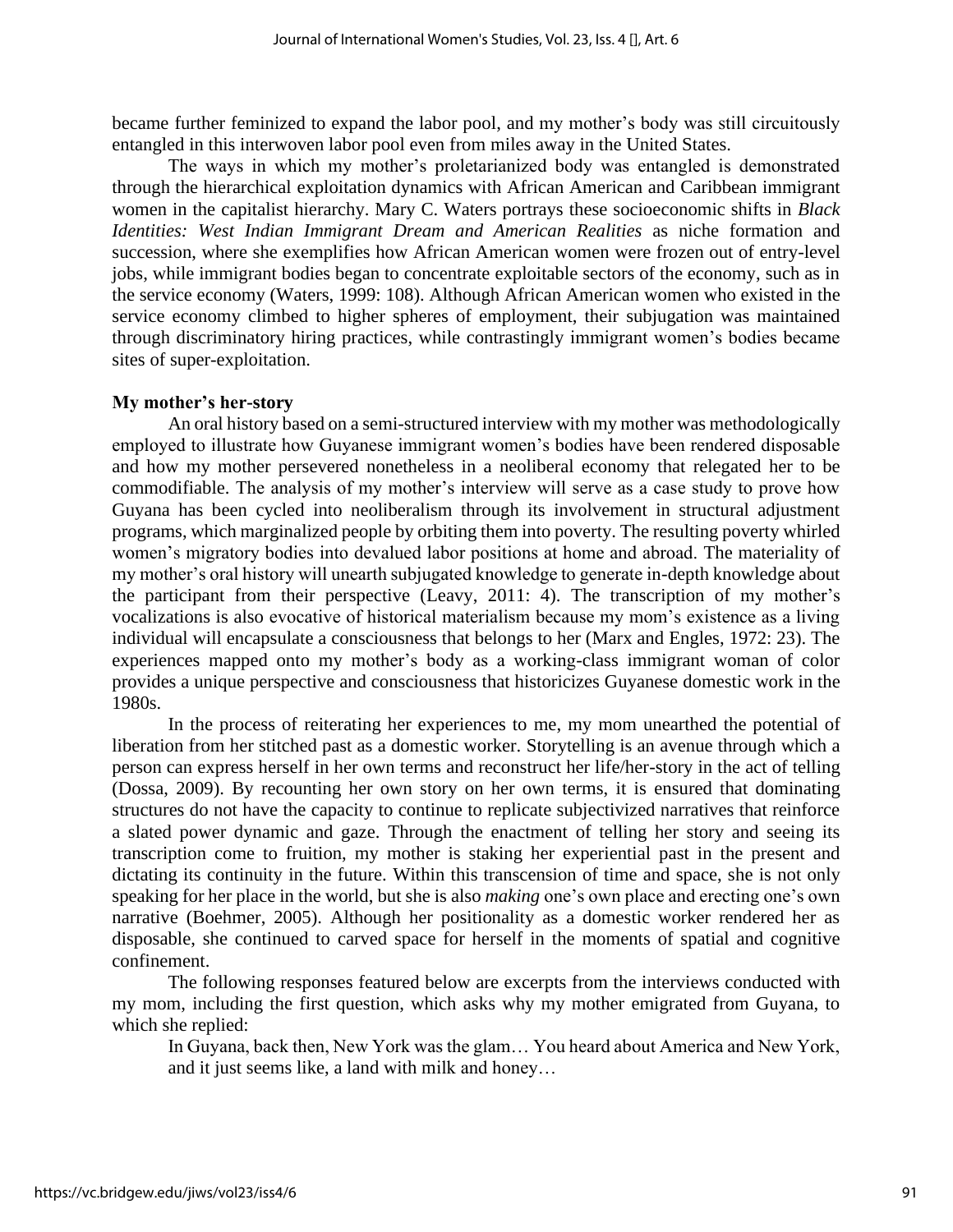In Exodus 3:17, the land flowing with milk and honey is seen as a Promise Land for the Canaanites, Hittites, Amorites, Perizzites, Hivites, and Jebusites, away from the affliction of Egypt. Therefore, my mother's discursive analogy implies that America was a promised land of dreams, away from the challenges of poverty that she was riddled with in Guyana. Similar to many Caribbean immigrants, New York City played a salient role in her mental map because of its perception as a special object of dreams, curiosity, a sense of achievement, and drive for adventure (Foner, 2008: 28). For my mother, America and New York City surpassed dreams and took on biblical materiality.

Contrastingly, her entrance into domestic work upon her emigration to New York, eventuates the jolting capitalistic pigeonholing that occurs to immigrants' bodies:

They were the only ones who would hire you to work […] so it wasn't a choice, you didn't have a choice, and it was work... it paid the bills, and you eat...

My mother was conscious of the choicelessness given to immigrants when they are in need of employment. Her survival was dependent on her capitalist contribution to society, which manifested as domestic work.

Pierre Jalee identifies the optionlessness that workers, such as my mother, become subject to as elemental to the relations of production. In the capitalist mode of production, proletarians own nothing but their labor and are obliged to sell it to the capitalist owners of production to survive (Jalee, 1977: 12). My mother's journey illuminates this: she was left with no other options, but to engage in domestic work. When asked what domestic work meant for her, my mother replied: "It meant being able to have a normal day to day life… domestic or not, it was work… I was able to pay for a place to live; I was able to buy clothes, food, the normal necessities… You say domestic, I say work…" This saying embodies how my mother was not concerned by the technicalities of what she did; she just had to survive.

The survival mentality my mother had is further elucidated through her description of cleaning procedures that negated her embodied reality:

They didn't think about how you felt, how tired you were, if you had problems, if you were missing family, all of that didn't matter; clean my house… it needed to be cleaned a certain way. This needs to be done by this time...

The people she worked for saw her as a commodity that was there to perform labor, and they held her performance to refined standards. Bonnie Thornton Dill explains how there exists a continuous tension between identification with the superior (the giver of gifts and rewards) and social distance (protection of independence) (Dill, 1994: 9). This tension is exemplified in my mother's dehumanizing experience as a domestic worker: they were not concerned about her family or livelihood because their relationship was constructed based on the employer-employee dichotomy that depended on her exploitable labor.

The lack of concern for my mother's livelihood was demonstrated through her detailed description of the live-in work she performed:

I'm downstairs, my back is hurting, my feet are hurting, and I'm trying to get myself into relaxed mode before I take a shower and go to bed so I can start the hell all over again at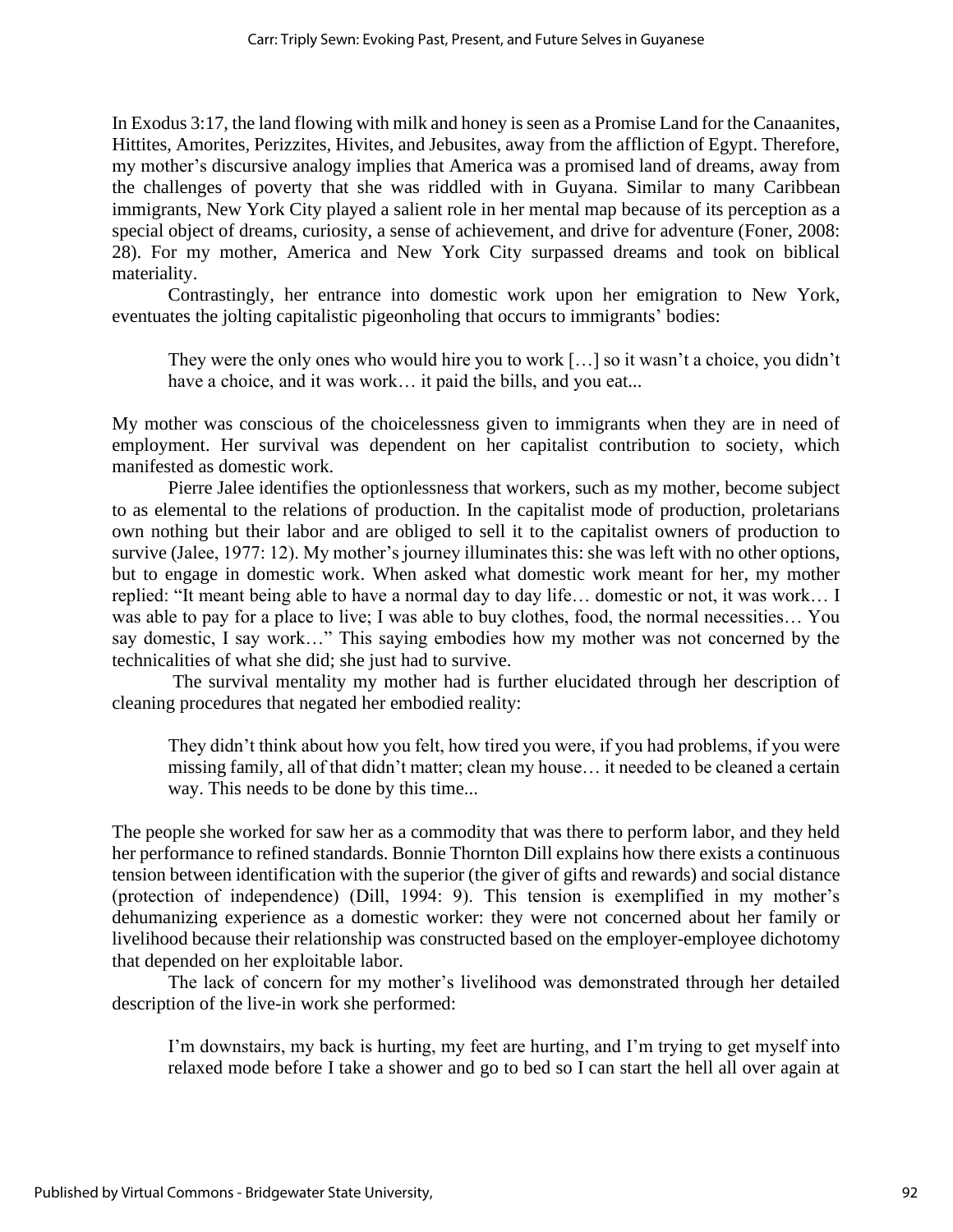6:00 the next morning…The whole house had buzzers you could talk into, "Can you come up here? I need help" You don't know how many times I thought of poisoning that bitch?!

The woman she worked for did not let her get a second of mental relief, which corresponds to Hondagneu-Sotelo's analysis of domestic work in *Doméstica: Immigrant Workers Cleaning and Caring in the Shadows of Affluence*, where she describes how "live-ins cannot even retreat to their own rooms because work seeps into their sleep and their dreams. There is no time off from the job, and they say they feel confined, trapped, imprisoned." (Hondagneu-Sotelo, 2001:31) This aligns with my mother's explanation of the hell that she would have to return to the next day, illuminating the nightmare of domestic work, obstructing the gleaming land of milk and honey that furnished her American dream.

The nightmarish reality of my mother's American dream is further illustrated through her discussion of an employer's ostracization after she was sick with the flu. Her employer exclaimed, "You got that and brought that here… Well, go home, go home…" My mother reflected on the occurrence stating, "She acted like it was the worst thing like I brought Ebola or something…" The construction of the immigrant as diseased is reflective of an unrealistic racialized perception about imported germs, even though these germs can be incubated just as elusively and easily in American tourists heading back from vacation in the Bahamas as in a Russian visa applicant (Markel and Stern, 2002). The ability for tourist or visa applicants to be equal contagions for a disease is concretized in my mother's inclusion of the fact that she probably got sick from her employer's daughter. With her sick daughter, the employer showed compassion; however, my mother as a domestic worker, was an othered entity.

The mistreatment of my mother after she got sick is reflective of an embodied erasure is hierarchically amplified when the structures of race and gender are considered within the matrices of oppression. The servant role was employed as an effective means of keeping Blacks in their place, emphasizing the superior status of whites, and maintaining the status quo (Dill, 1994: 14). The historical presence of slavery deemed Black bodies as exploitable and Black female bodies as super-exploitable in the economic hierarchy, cementing their triply jeopardized bodies. One's placement in these triply self-perpetuating structures predetermines one's ability to move in, out, and beyond these structures. The definition of labor, the allocation of workers of distinct places in segmented labor markets, and the composition of the underclass have all been dependent on race [, gender, and class] as the organizing principles or rules of the game (Omi and Winant, 1986: 67). Strategies to win in games such as chess include being three steps ahead of your opponent. However, in the slated chess game of capitalism, only capitalists aided by their colonial ties, are able to employ these strategies of advantage to its fullest extent.

At the end of the interview, when I asked my mom what her hopes for the future were, she realistically replied:

Sometimes I wonder if I do have a future, it feels so hopeless sometimes…

My mother's response is reflective of how America rendered her disposable after years of extracting labor from her. This is not a story that ends with gold at the end of the rainbow. It is rooted in the reality of feeling, even if that feeling is hopelessness. My mother's vulnerability is an American reality that illustrates the confines of the American dream and clarifies its existence as a capitalistic consumptive creation.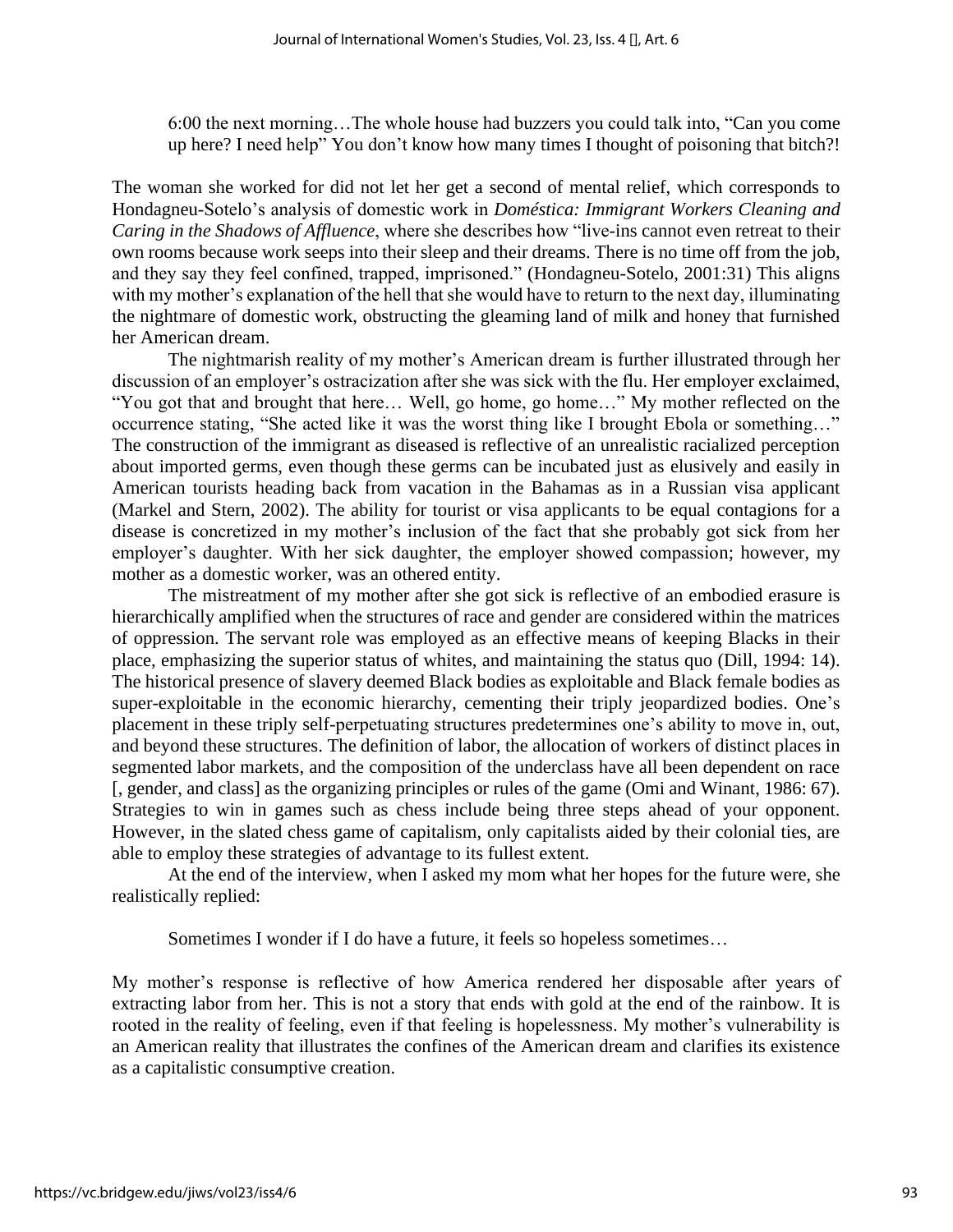#### **Triply Sewn**

My mother's retold experiences as a Guyanese domestic worker illuminate the ways in which a Caribbean immigrant woman's body can be triply sewn. The "sewing" acts as a metaphor for the jeopardized stitching thrust onto the intersectional bodies of working-class women of color. The triply stitched threads recognize economic exploitation on the basis of race, gender, and class (Lindsay, 1979: 105). Within the practice of sewing and its engagement by immigrant women of color's bodies: "Sewing spans time and space, while also serving as a personal means of expression" (Boerema, Russell, and Aguilar, 2010). Sewing is intertwined as a practice congruent with domestic work, so its quilted patterns embroider itself onto conceptualizations of my mother's past, present, and future selves.

The ways in which the interstices of stitching locate and dislocate while simultaneously transcending time and space is an instructional framework to consider when examining the impact of domestic work on my mother's narratorial past, present, and future. In the process of hemming, women's bodies transcend chronology in correspondence with the arrhythmic motions of their sewing. In the process of their intermittent embroidering, differential temporal planes emerge that set the stage for interweaved realities to be deciphered (Bendien, 2013). As my mother's location changed as she went from house to house and family to family as a domestic worker, she remained woven in her identity that acted as a protracted needle amidst the punctures of an exploitative economy.

Sewing is interwoven as a readily exploitable occupation because of its ties to preexisting social structures. It evokes understandings of femininity while upholding class, race, and gendered hierarchies and blurring the boundaries between paid and unpaid (Gordon, 2014). The occupation of sewing replicates societal respectability politics while maintaining structures that leave working-class women of color readily expendable, similar to domestic work. Through the loops of sewing, sites of resistance have the capacity to impose themselves amidst the seams. As a craft, sewing can function in multiple ways as a mechanism for contestation, intentionality, and collective action (Bain, 2016). While rendered dispensable, my mother still remained adamant about her humanity, intentional about the delegation of her rights, and perceptive about her connectivities to other domestic workers and the lessons they could teach her, which imply how she crafted loopholes for her liberation.

### **The Hems of Past, Present, and Future Selves**

My mother's past retelling of self, reverberated through her oral history, echoes the experience of many women before and after her. By articulating past moments into present realities, the disposability that economic hierarchies attempted to transfix onto my mother's body is mitigated. Beyond my mother's story, it is hoped that through this narrative formulation, dignity will be brought back to domestic work and that the global economic system that treats so many domestic workers as disposable will be disrupted (Chang, 2000: viii). My mother's story is not only a stitching of selves but also a ripping to the seams of institutions that have exploited and continue to exploit working-class women of color because of the accountability that her story provokes.

The construction of my mother's her-story reinforces her presence in the present. Although the extent to which temporally extended selves are incorporated to the present self varies, a subjectively proximal self almost belongs to the present self by association (Peetz and Wilson,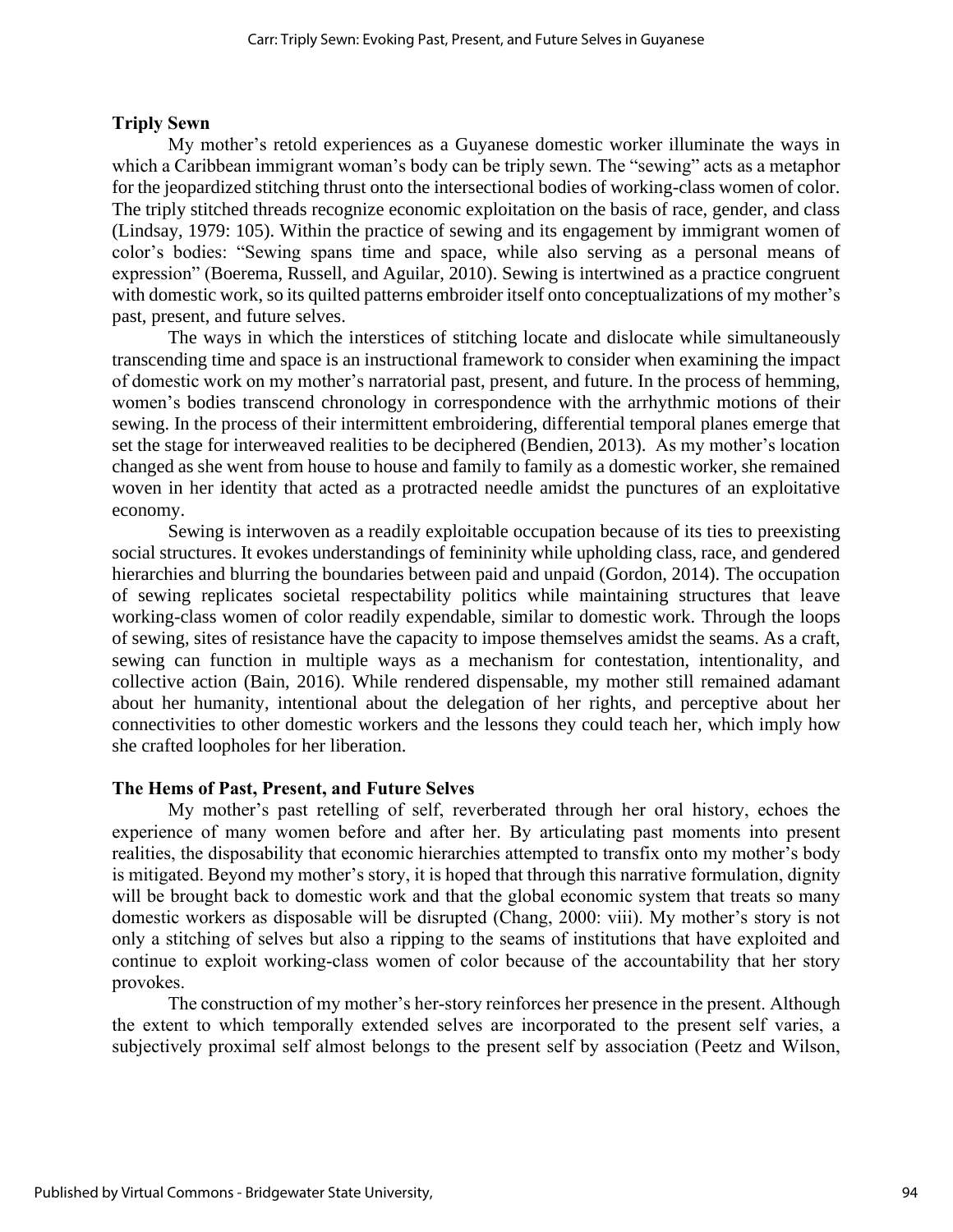2008). Temporal appraisal theory<sup>3</sup> is useful to instituting how my mother's narrative is a reclamation of her past self. Through my mother's engagement of her past self, the disposability thrust onto her domestic worker body is recyclable. Concurrently, in order to concretize her future self, the remnants of her contracted American dream must be revisited. The land of milk and honey that she envisioned was spoiled, dried, and stickier than she could have ever imagined; the American dream was a nightmare. Rather than allowing the entrails of the nightmare to be the beginning, middle, and end of my mother's story, this narrative seeks to uncover the possibilities that lie in the deconstruction of that nightmare.

## **Reflection**

My mother's story is a microcosm of many women like her who turned to domestic work as a means of survival. Although my mother's life as a domestic is rooted in a past version of self, its ramifications on her perception of present and future selves are evident, which concretizes the far-reaching impact of domestic work on one's life. As the daughter of my interviewee, my body is threaded to her future perceptive self. Therefore, this oral her-story was so much more than storytelling for me; I saw myself in every pause [ellipse] and every emphasis [punctuation mark] I recorded during her interview. She started doing domestic work at the same age that I was when I conducted this interview for a class as a Master's student. Even though time, location, and condition had changed generationally, her voice had not and was still being preserved across generational timelines. As I continue to stitch her stories together, I remain grounded in knowing that she is the needle, thread, and seamstress of her own story and the stories of her ancestors.

## **References**

Baxley, T. (2014). Taking Off the Rose-Colored Glasses: Exposing Colorism through Counter Narratives. *Taboo: The Journal of Culture and Education*, *14*(1). doi:10.31390/taboo.14.1.05

Bain, J. (2016). "Darn right I'm a feminist…Sew what?" the politics of contemporary home dressmaking: Sewing, slow fashion and feminism. *Women's Studies International Forum*, *54*, 57- 66. <https://doi.org/10.1016/j.wsif.2015.11.001>

Bendien, E. (2013). The last stitch in the quilt. *Gender, Work & Organization*.

Boehmer, E. (2005). *Stories of women: Gender and narrative in the postcolonial nation*. Oxford University Press.

Boerema, C., Russell, M., & Aguilar, A. (2010). Sewing in the lives of immigrant women. *Journal of Occupational Science*, *17*(2), 78-84.

Branch, E. (2011). *Opportunity Denied: Limiting Black Women to Devalued Work*. Chicago, IL: Rutgers University Press.

<sup>3</sup> From "The temporally extended self: The relation of past and future selves to current identity, motivation, and goal pursuit" by J. Peetz and A. E.Wilson (2008). *Personality Psychology Compass*, *2*(6), 2090- 2106. <https://doi.org/10.1111/j.1751-9004.2008.00150.x>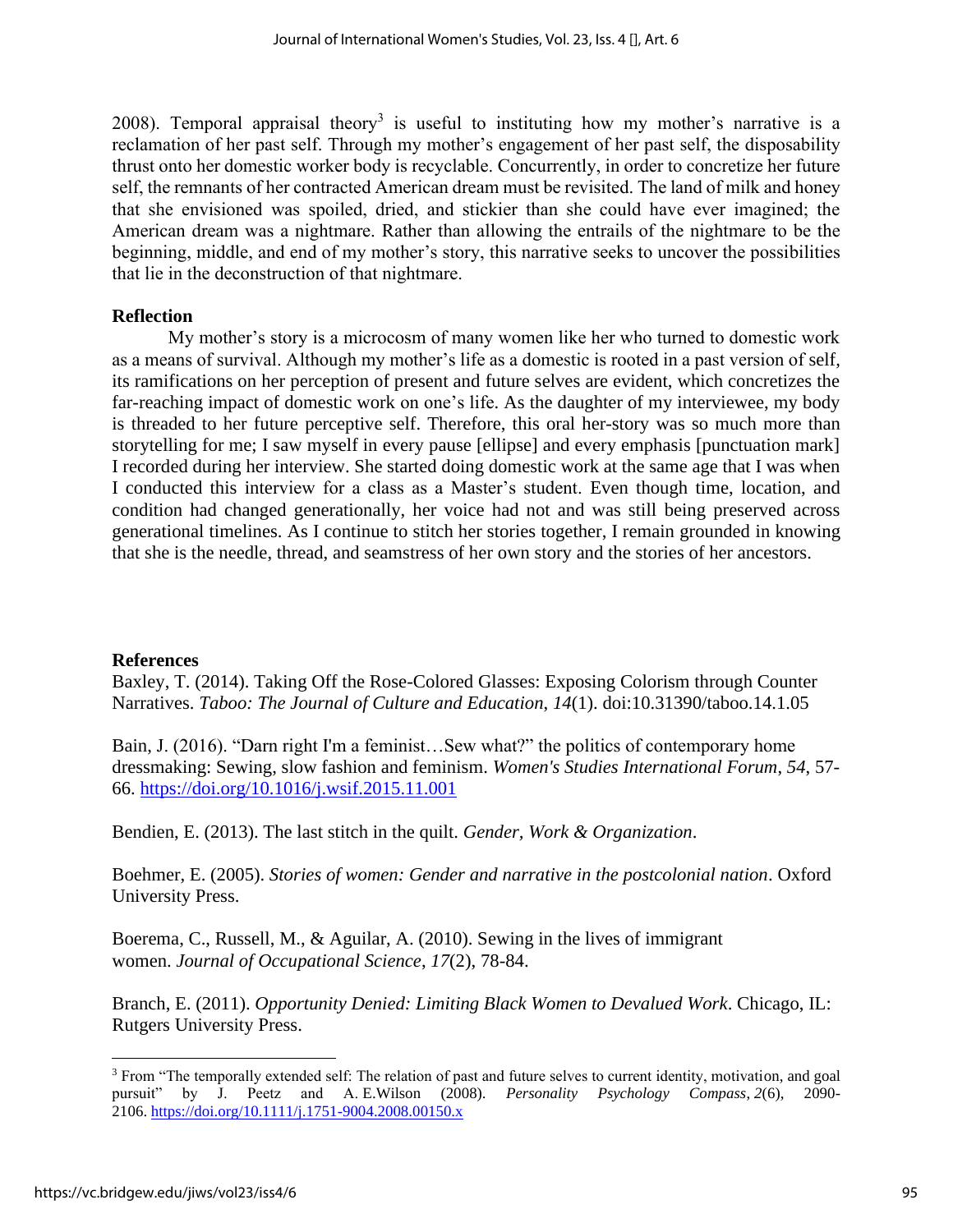Chang, G. (2000). *Disposable Domestics: Immigrant Women Workers in the Global Economy*. New York, NY: South End Press.

Dossa, P. (2009). *Racialized bodies, disabling worlds: Storied lives of immigrant Muslim women*. University of Toronto Press.

Dill, B. T. (1994). *Across the Boundaries of Race and Class: An Exploration of Work and Family Among Black Female Domestic Servants*. Oxfordshire, England: Taylor & Francis.

Engels, F., & Marx, K. (1972). *On Historical Materialism* (1st ed.). Moscow: Progress Publishers.

Foner, N. (2008). *From Ellis Island to JFK: New York`s Two Great Waves of Immigration*. New Haven, CT: Yale University Press.

Foner, N. (2013). *One Out of Three: Immigrant New York in the 21st Century*. New York, NY: Columbia University Press.

Gordon, S. A. (2004). "Boundless Possibilities": Home sewing and the meanings of women's domestic work in the United States, 1890-1930. *Journal of Women's History*, *16*(2), 68-91.

Harvey, D. (2005). *A Brief History of Neoliberalism*. New York, NY: Oxford University Press, USA.

Hondagneu-Sotelo, P. (2001). *Doméstica: Immigrant Workers Cleaning and Caring in the Shadows of Affluence*. Oakland, CA: University of California Press.

Jalee, P. (1977). *How Capitalism Works*. Paris, France: Monthly Review Press. Jordan, J. (1982). A Report from the Bahamas. *Meridians*, *3*(2), 6-16.

Leavy, P. (2011). *Oral History: Understanding Qualitative Research*. New York, NY: Oxford University Press.

Markel, H., & Stern, A. M. (2002). The Foreignness of Germs: The Persistent Association of Immigrants and Disease in American Society. *Milbank Quarterly*, *80*(4), 757-788.

McAfee, K. (1991). *Storm Signals: Structural Adjustment and Development Alternatives in the Caribbean*.

Omi, M., & Winant, H. (1986). *Racial Formation in the United States: From the 1960s to the 1980s*. London, England: Psychology Press.

Peetz, J., & Wilson, A. E. (2008). The temporally extended self: The relation of past and future selves to current identity, motivation, and goal pursuit. *Social and Personality Psychology Compass*, *2*(6), 2090-2106.